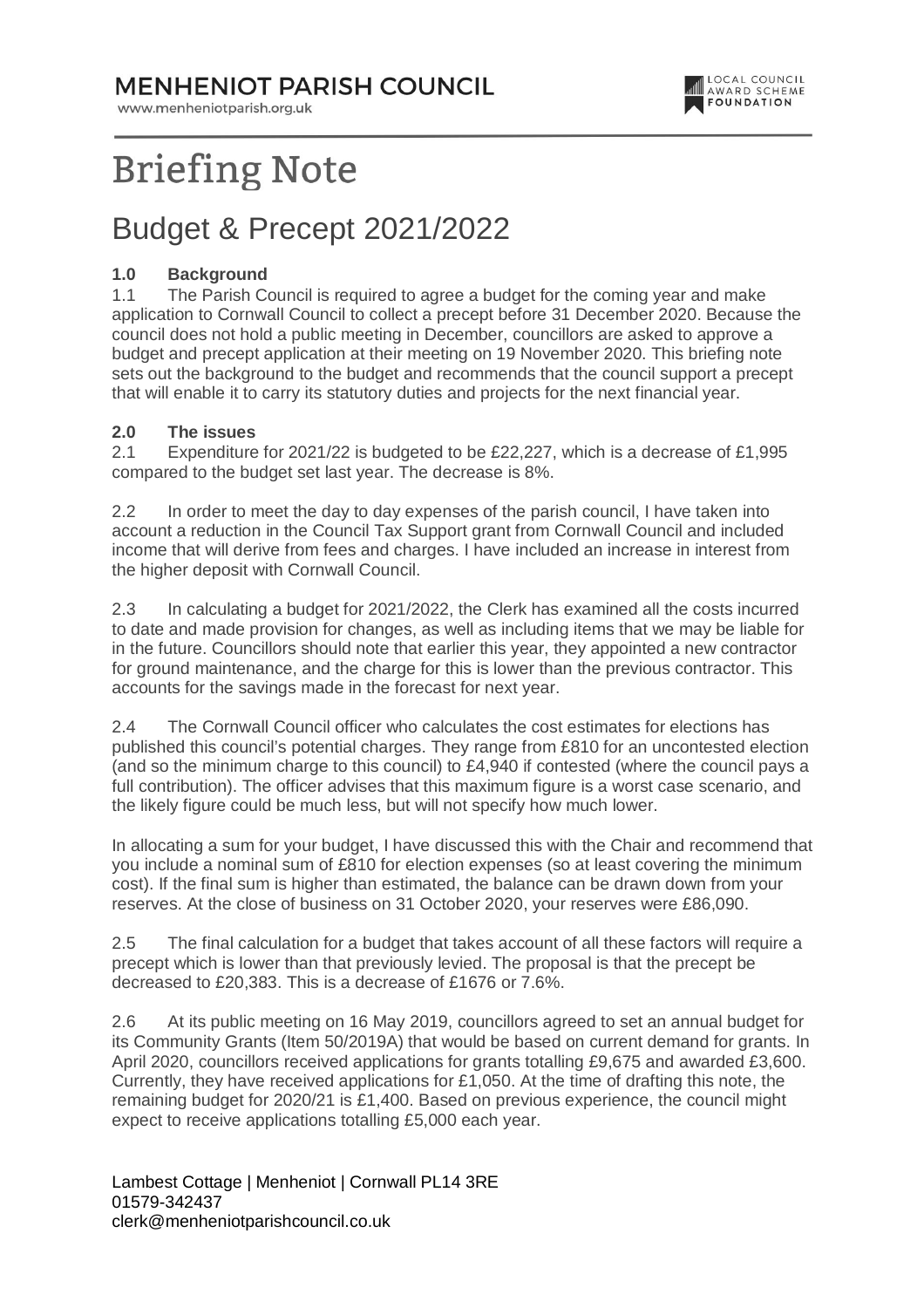## **3.0 Recommendations**

To accept the budget calculation of £22,227 and support a decreased precept. The final calculation for the precept in 2021/22 would be £20,383.

3.2 To top up the Community Grants budget from the general reserve to a figure of £5,000, the final amount to be agreed at the April 2021 public meeting.

3.3 To maintain the current reserves with Cornwall Council.

Author: John Hesketh Date: 5 November 2020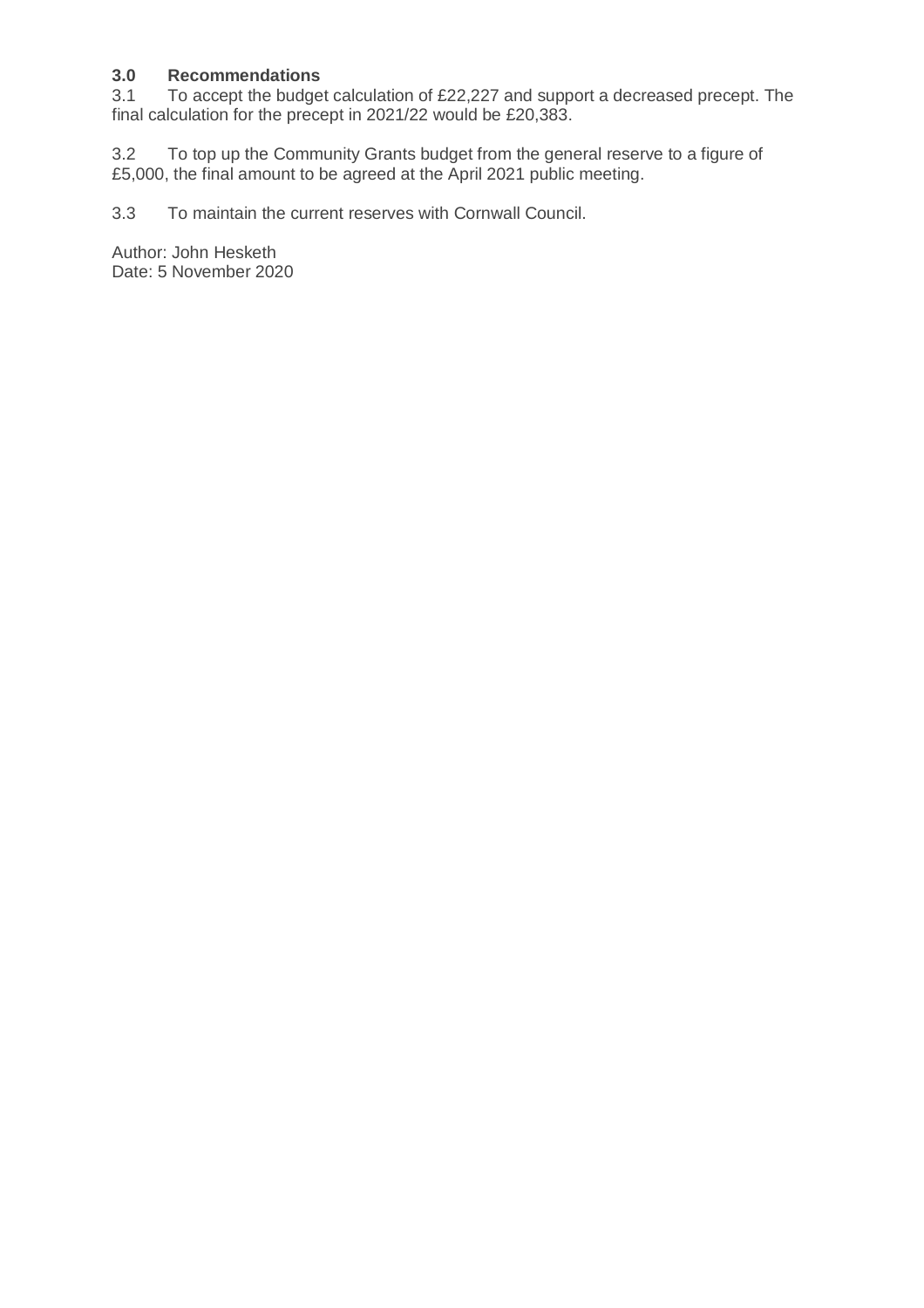### MENHENIOT PARISH COUNCIL Budget 2021-22

**prepared 05/11/2020**

|      |                               |                           | ok       | ok            | ok            | draft         |            |
|------|-------------------------------|---------------------------|----------|---------------|---------------|---------------|------------|
|      |                               |                           | Actual   | <b>Budget</b> | <b>Actual</b> | <b>Budget</b> | change     |
|      |                               |                           | 2019-20  | 2020-21       | $2020 - 21*$  | 2021-22       |            |
|      | <b>Net Expenditure</b>        |                           | £        | £             |               |               |            |
|      | 1.00 Open spaces              |                           |          |               |               |               |            |
|      |                               | 1.1 Grasscutting          | 2610.00  | 3190.00       | 2320.00       | 2000.00       | $-1190.00$ |
|      | 1.2                           | Strimming                 | 690.00   | 1156.00       | 375.00        | 375.00        | $-781.00$  |
|      |                               | 1.3 Weed spraying         | 0.00     | 1006.00       | 125.00        | 125.00        | $-881.00$  |
|      | 1.4                           | Other expenses            | 2544.00  | 1500.00       | 1500.00       | 1170.00       | $-330.00$  |
|      | sub total                     |                           | 5844.00  | 6852.00       | 4320.00       | 3670.00       | $-3182.00$ |
| 2.00 | <b>General Administration</b> |                           |          |               |               |               |            |
|      |                               | $\overline{2.1}$ Salaries | 12074.00 | 7875.00       | 9254.00       | 8613.00       | 738.00     |
|      | 2.2                           | <b>Audit fees</b>         | 400.00   | 400.00        | 400.00        | 400.00        | 0.00       |
|      |                               | 2.3 Other expenses        | 5448.00  | 3740.00       | 3740.00       | 4018.00       | 278.00     |
|      |                               | 2.4 Fees & elections      | 0.00     | 0.00          | 0.00          | 810.00        | 810.00     |
|      | sub total                     |                           | 17922.00 | 12015.00      | 13394.00      | 13841.00      | 1826.00    |
| 3.00 | <b>Allotments</b>             |                           |          |               |               |               |            |
|      | 3.1                           | Rent                      | 0.00     | 80.00         | 80.00         | 80.00         | 0.00       |
|      |                               | 3.2 Maintenance           | 0.00     | 350.00        | 100.00        | 100.00        | $-250.00$  |
|      | sub total                     | Expenditure               | 185.00   | 430.00        | 180.00        | 180.00        | $-250.00$  |
|      | 4.00 Public toilets           |                           |          |               |               |               |            |
|      |                               | 4.1 Cleaner               | 0.00     | 2850.00       | 2860.00       | 2766.00       | $-84.00$   |
|      |                               | 4.2 Maintenance           | 4880.00  | 300.00        | 150.00        | 395.00        | 95.00      |
|      |                               | 4.3 Water                 | 2011.00  | 800.00        | 400.00        | 400.00        | $-400.00$  |
|      | sub total                     | Expenditure               | 6891.00  | 3950.00       | 3410.00       | 3561.00       | $-389.00$  |
| 5.00 | <b>Public lighting</b>        |                           |          |               |               |               |            |
|      |                               | 5.1 Electricity           | 409.00   | 350.00        | 350.00        | 350.00        | 0.00       |
|      |                               | 5.2 Maintenance           | 122.00   | 125.00        | 125.00        | 125.00        | 0.00       |
|      | sub total                     |                           | 531.00   | 475.00        | 475.00        | 475.00        | 0.00       |
| 6.00 | <b>Donations</b>              |                           |          |               |               |               |            |
|      | 6.1                           | Donations                 | 766.00   | 500.00        | 2000.00       | 500.00        | 0.00       |
|      | 6.2                           | Grants                    | 0.00     | 0.00          | 0.00          | 0.00          | 0.00       |
|      | sub total                     |                           | 766.00   | 500.00        | 2000.00       | 500.00        | 0.00       |
| 6E   | <b>Neighbourhood Plan</b>     |                           |          |               |               |               |            |
|      |                               | 6E1 Projects              | 506.00   |               | 2938.00       |               |            |
|      | sub total                     |                           | 506.00   |               |               |               |            |
|      | <b>TOTAL</b>                  |                           | 32645.00 | 24222.00      | 23779.00      | 22227.00      | $-1995.00$ |
|      |                               |                           |          |               |               |               |            |

|              |                               |                              | Actual   | <b>Budget</b> | <b>Actual</b> | <b>Budget</b> | change     |
|--------------|-------------------------------|------------------------------|----------|---------------|---------------|---------------|------------|
|              |                               |                              | 2019-20  | 2020-21       | $2020 - 21*$  | 2021-22       |            |
| Gross Income |                               |                              | £        |               |               |               |            |
|              | 7.00 Stautory & Discretionery |                              |          |               |               |               |            |
|              |                               | 7.1 Council precept          | 20000.00 | 22059.00      | 22059.00      | 20383.00      | $-1676.00$ |
|              |                               | 7.2 CTS Grant                | 865.00   | 594.00        | 594.00        | 300.00        | $-294.00$  |
|              |                               | 7.3 Allotment rentals        | 264.00   | 265.00        | 265.00        | 265.00        | 0.00       |
|              |                               | 7.4 Parish paths grantsn LMP | 728.00   | 743.00        | 728.00        | 728.00        | $-15.00$   |
|              |                               | 7.5 Grants/VAT               | 1017.00  | 0.00          | 3071.00       | 0.00          | 0.00       |
|              |                               | 7.6 Fees & Other Income      | 60.00    | 61.00         | 5.00          | 61.00         | 0.00       |